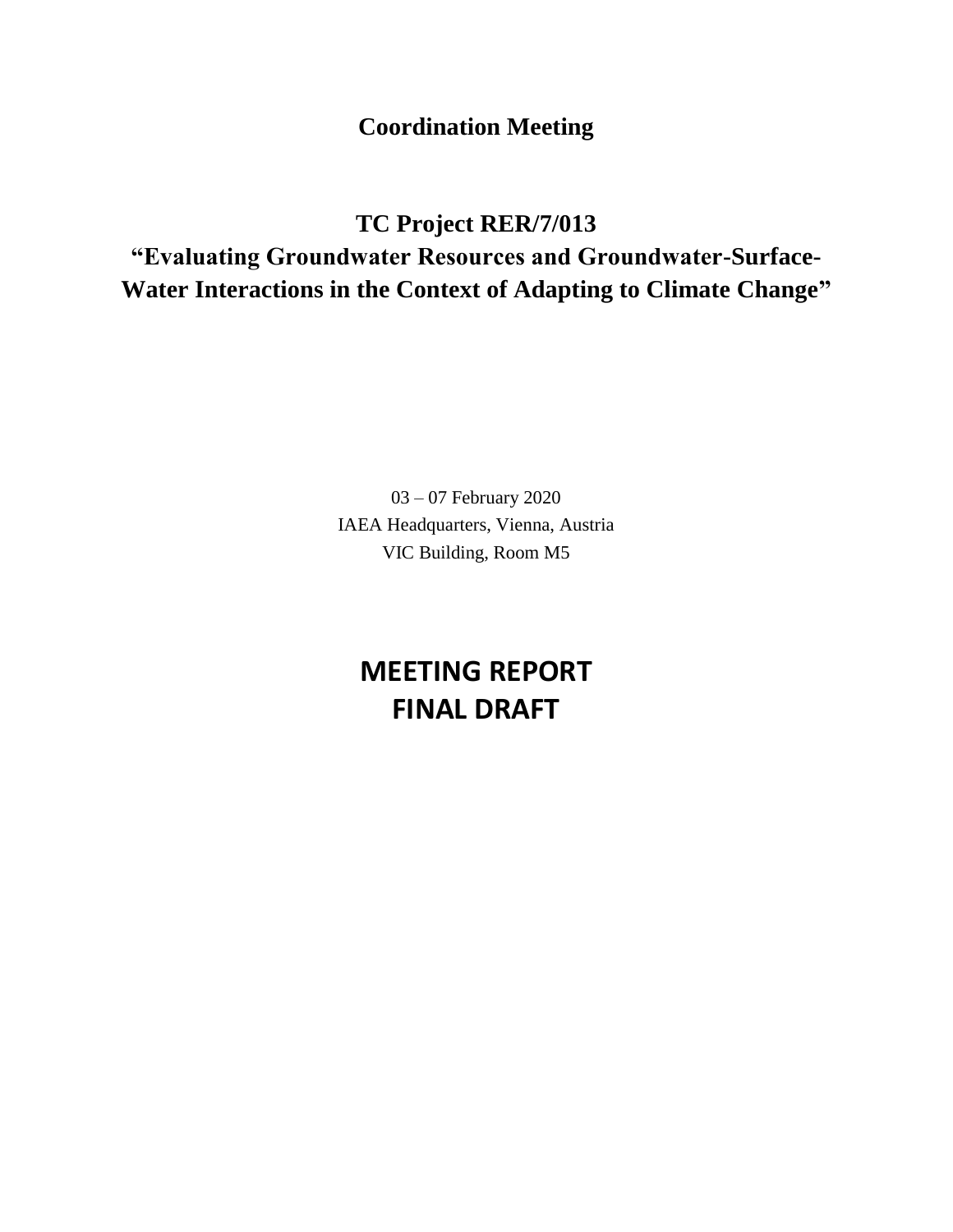## **Background and Purpose**

Although groundwater represents 98% of the world's unfrozen freshwater, there is often not enough understanding of complex aquifer systems. Due to the increase of groundwater usage over the past decades, there is an increasing global risk of over-depletion of groundwater, quality deterioration and pollution, putting at risk the resilience of communities, populations and ecosystems dependent on groundwater sources. The better understanding of complex aquifer systems and groundwater-surfacewater interactions is thus indispensable for effective integrated water management. The analysis of stable isotopes and natural radioisotopes is an excellent tool for characterizing and understanding aquifer systems, especially when assessing the long-term exploitation of groundwater in important water supply points. However, the knowledge about isotope-based techniques and the capacity to apply them differs significantly among countries in the Europe region. Some Member States do have high to very high human and technological capacities to integrate isotopic techniques as an important tool for integrated water management, whereas in some other countries little to no knowledge exists.

To respond to these issues, a new 4-year regional TC Project RER/7/013 "Evaluating Groundwater Resources and Groundwater-Surface-Water Interactions in the Context of Adapting to Climate Change" started in January 2020. The underlying regional project aims to bridge the above gaps by transferring knowledge and capacity from advanced to less advanced member states in the TC Europe region by (1) increasing awareness on the existence of these techniques in member states where knowledge is very limited, (2) transferring knowledge and building capacity on the use of isotope hydrology techniques through training courses and fellowships, (3) answering specific regional or sub-regional and transboundary questions, such as on the impact of a changing climate and anthropogenic activities on groundwater resources, and (4) enhancing and sustaining a regional network for the monitoring and evaluation of water resource quality and quantity using isotope techniques. The ultimate aim of this project is to enhance evidence-based decision-making in integrated water management by an improved characterization and monitoring of groundwater resources.

As first activity under this new regional project, a Coordination Meeting was organised in Vienna, Austria from 03-07th February. 21 participants from 20 Member States attended the meeting. The meeting was targeted at designated counterparts of Member States that will be actively participating in the implementation of regional TC project RER/7/013. The list of participants can be found in Annex I.

The objectives of the event were to

- understand the existing status and the current needs for isotope hydrology in the region,
- finalize the project workplan including the implementation plans for the joint application studies, and
- define required support through the project;

This was achieved through presentations by IAEA experts, presentations by the participants on their current isotope related hydrological infrastructure, and presentations on proposals on joint application studies. The workshop also contained discussions and breakout sessions to discuss and finalize the project workplans and the joint application study implementation strategies. The agenda of the event can be found in Annex II.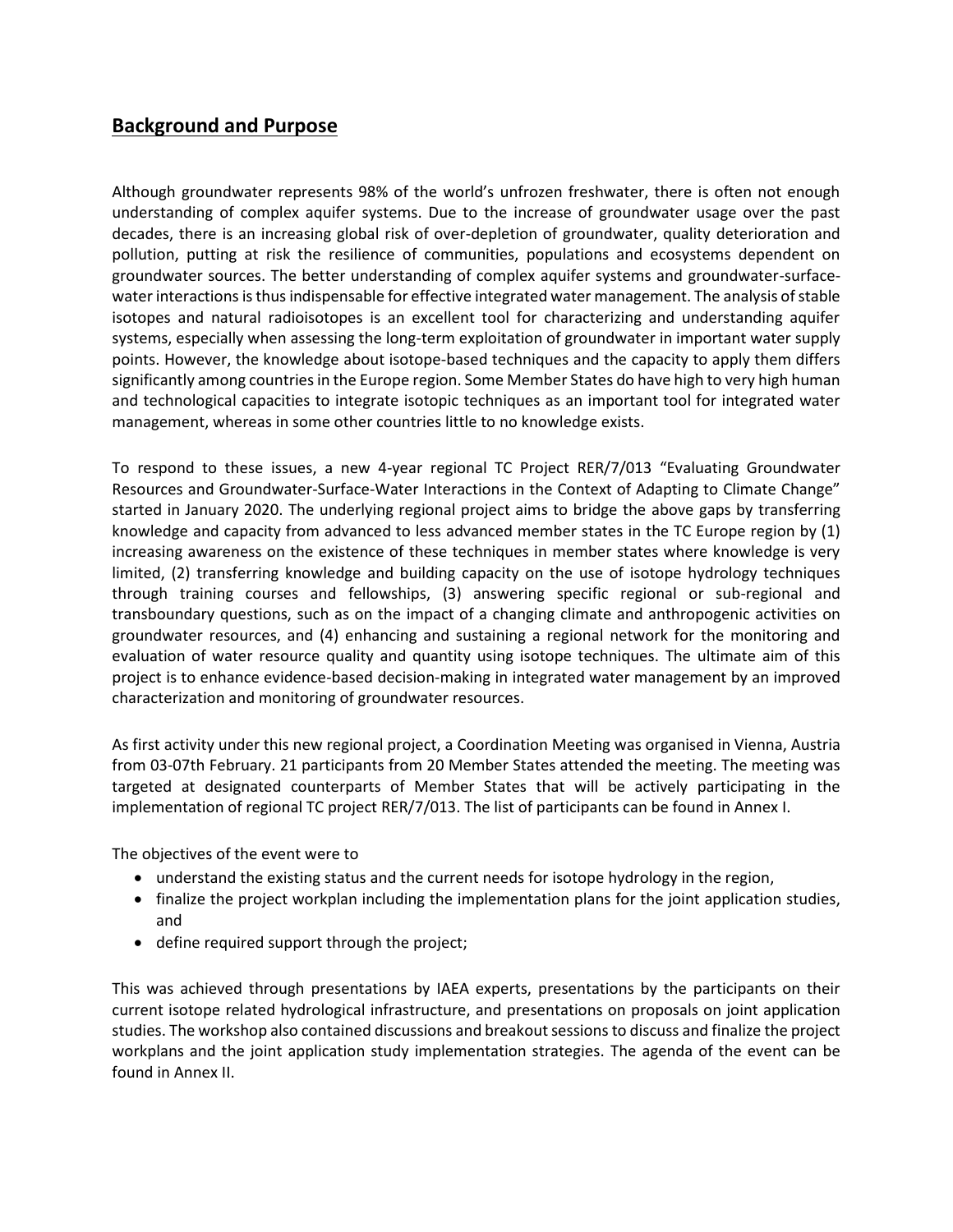## **Summary of the meeting**

The first day of the meeting was dedicated to introducing the IAEA, its TC Programme as well as its work on isotope hydrology. Presentations were given on the two monitoring networks GNIP and GNIR and on the IWAVE methodology. In the afternoon the workplan and implementation strategy of the project were presented to all participants, and the invited expert Mr Frederic Huenau presented his first draft of the Project Preparation Synthesis which includes coverage, infrastructure, gaps and opportunities of isotope hydrology in the region. Based on the discussions and further bilateral exchanges, the expert will finalize the report. The final report will be shared soon with all project participants.

The second day of the meeting was dedicated to presentations by the meeting participants on their current isotope related hydrological infrastructure. The day was concluded with discussing needs and opportunities of regional training courses under the project.



Participants of the Coordination Meeting in Vienna (Photo: O. Yusuf/IAEA)

During the third day, the proposed isotope hydrology application case studies were presented and discussed in detail whereas during the fourth day meeting participants split into smaller groups to finalize the individual workplans and implementation strategies of the case studies. As a result of these presentations and discussions, the project group decided to proceed with the following case studies:

- **1. Title:** Application of the environment isotopes in "Oko" transboundary karst aquifer **Countries:** Bosnia and Herzegovina and Montenegro **Case study Focal Point:** Mr Boban Jolovic
- **2. Title:** Synoptic precipitation monitoring by coordinated spatial sampling of event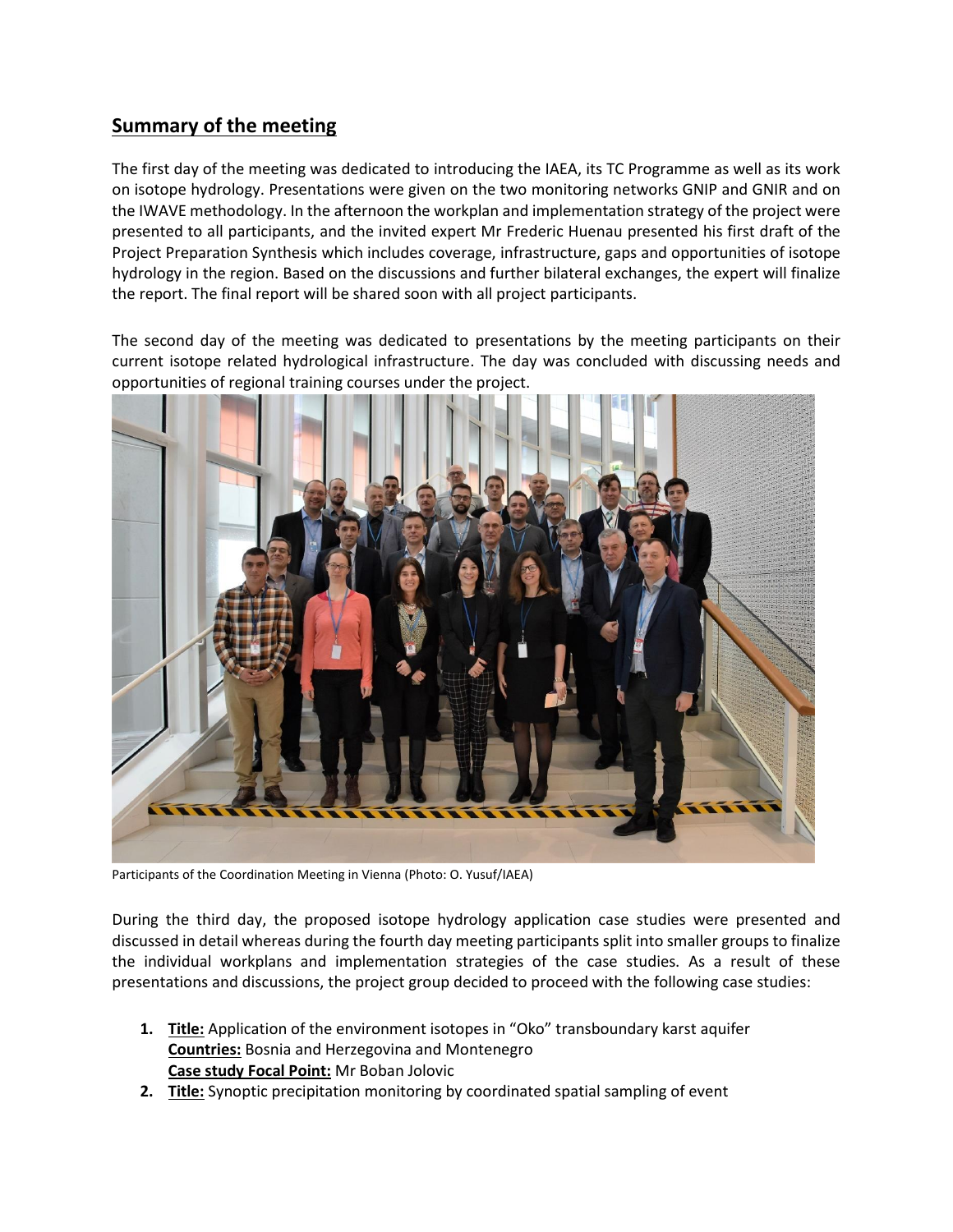**Countries:** All (as applicable)

**Case Study Focal Point:** Mr Aurel Persoiu

- **3. Title:** Coastal Aquifers **Countries:** Portugal, Cyprus, Turkey, Montenegro, Bulgaria, Georgia, Malta (tbc) **Case study Focal Point:** Ms Paula Carreira
- **4. Title:** Application of isotope hydrology in the transboundary Syr Darya river basin for water balance and quality control purposes **Countries:** Kazakhstan and Tajikistan (potentially more in Central Asia) **Case study Focal Point:** Mr Anvar Koridov
- **5. Title:** Studying transboundary groundwater aquifers **Countries:** Bulgaria, Ukraine, Romania, Moldova **Case study Focal Point:** Mr Aurel Persoiu
- **6. Title:** Influence of climate change on groundwater resources and groundwater-surface water interaction in the Sava River basin **Countries:** Slovenia, Croatia, Bosnia and Herzegovina and potentially Serbia **Case study Focal Point:** Mr Zoran Kovac
- **7. Title:** Vulnerability assessment of stratified, often transboundary aquifers using the isotope (dating) methods **Countries:** Armenia, Bulgaria, Estonia, Georgia, Croatia, Hungary, Montenegro, Romania, Russian Federation, Slovenia, Slovakia and potentially Czech Republic, Serbia and Latvia **Case study Focal Point:** Ms Nina Rman
- **8. Title:** Environmental tracers of nitrate origin, fluxes, and transformations in groundwater and surface water

**Countries:** Poland, Russia, Portugal, Czechia, Cyprus, Croatia, Ukraine, Slovakia, Slovenia, Bulgaria, Georgia

**Case study Focal Point:** Mr Travis Meador and Mr Przemysław Wachniew

The draft case studies were shared with all participants.

The last day was dedicated to summarize IAEA support which is needed to achieve the planned activities under this project. A table of equipment and HR support needed to implement the activities of the project can be found in Annex IIII and IV. The total costs of IAEA related activities were roughly estimated at **€661 521.50** which is within the project budget.

| l Item            |  | 2020       |   | 2021       |  | 2022       |   | 2023      | <b>Total</b> |            |  |  |  |  |
|-------------------|--|------------|---|------------|--|------------|---|-----------|--------------|------------|--|--|--|--|
| Equipment         |  | 149 661.50 | € | 152 190.00 |  | 143 730.00 |   | 64 440.00 | €            | 510 021.50 |  |  |  |  |
| <b>HR</b>         |  | 12 000.00  | € | 71 500.00  |  | 68 000.00  | € |           |              | 151 500.00 |  |  |  |  |
| Sub-total by year |  | 161 661.50 | € | 223 690.00 |  | 211 730.00 |   | 64 440.00 | €            | 661 521.50 |  |  |  |  |

| Table 1: Planned IAEA Budget by year and item |  |  |  |  |  |
|-----------------------------------------------|--|--|--|--|--|
|-----------------------------------------------|--|--|--|--|--|

However, it should be noted that there has been not full clarity on all activities including those in the case studies. As such, the above identified values may indeed change. Once the final case studies with the workplans will be submitted by the counterparts in the end of February 2020, and after potentially more detailed consultations with counterparts on certain procurement items, there will be more clarity on the exact budget required.